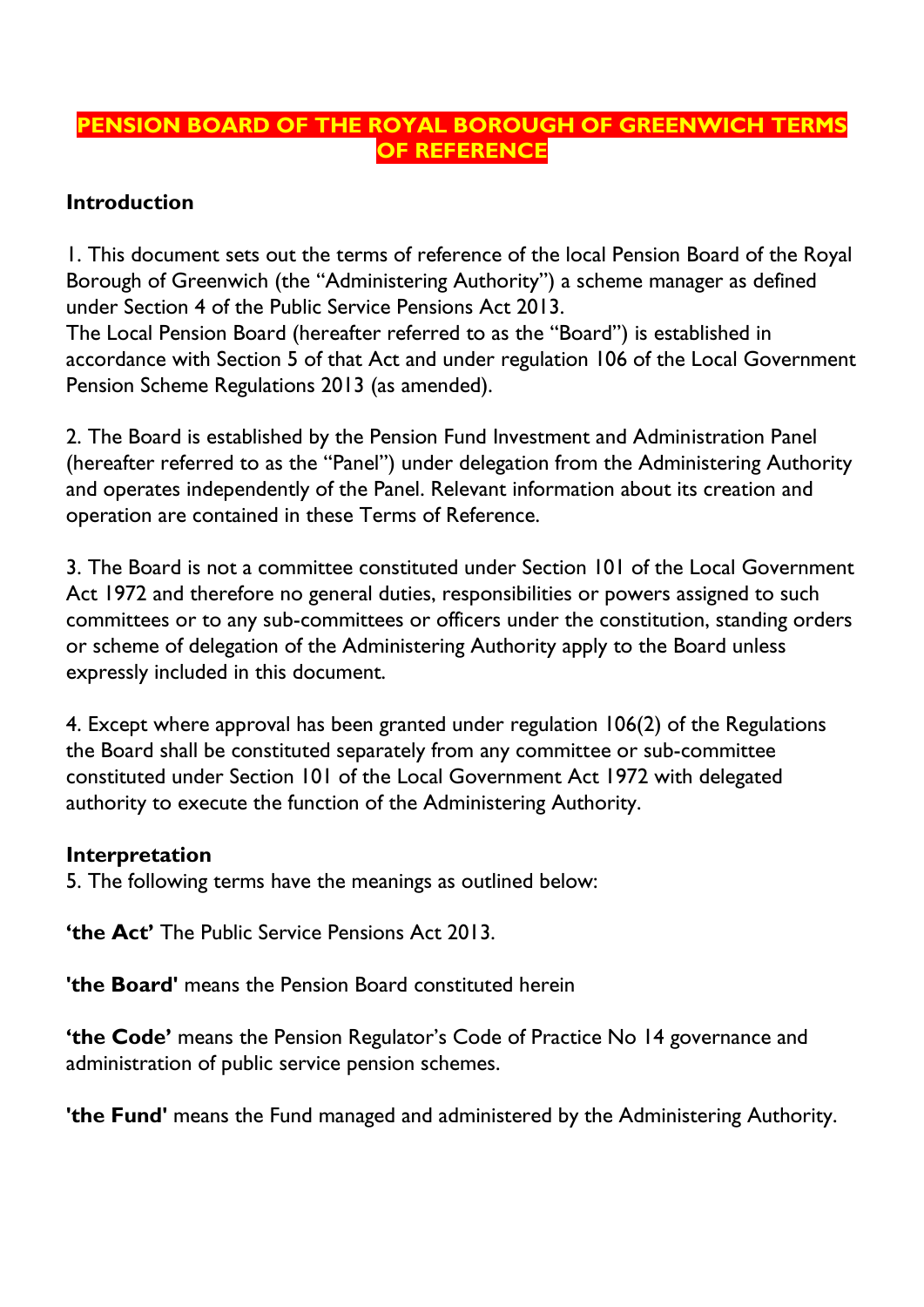**'the Guidance'** means the guidance on the creation and operation of local pension boards issued by the Shadow Scheme Advisory Board.

**'the Panel'** means the Pension Fund Investment and Administration Panel who has delegated decision making powers for the Fund in accordance with Section 101 of the Local Government Act 1972

**'the Regulations'** means the Local Government Pension Scheme Regulations 2013 (as amended from time to time), the Local Government Pension Scheme (Transitional Provisions, Savings and Amendment) Regulations 2014 (as amended from time to time) including any earlier regulations as defined in these regulations to the extent they remain applicable and the Local Government Pension Scheme (Management and Investment of Funds) Regulations 2009 (as amended from time to time).

**'Relevant legislation'** means relevant overriding legislation as well as the Pension Regulator's Codes of Practice as they apply to the Administering Authority and the Board notwithstanding that the Codes of Practice are not legislation.

**'the Scheme**' means the Local Government Pension Scheme in England and Wales.

# **Statement of purpose**

6. The purpose of the Board is to assist the Administering Authority in its role as a scheme manager of the Scheme. Such assistance is to:

- Assist the Royal Borough of Greenwich Administering Authority as Scheme Manager:
	- o to secure compliance with the LGPS regulations and any other legislation relating to the governance and administration of the LGPS
	- o to secure compliance with requirements imposed in relation to the LGPS by the Pensions Regulator
	- o Any such other matters as the LGPS regulations may specify.
- Secure the effective and efficient governance and administration of the LGPS for the Royal Borough of Greenwich Pension Fund
- Provide the Scheme Manager with such information as it requires, to ensure that any member of the Pension Board or person to be appointed to the Pension Board does not have a conflict of interest.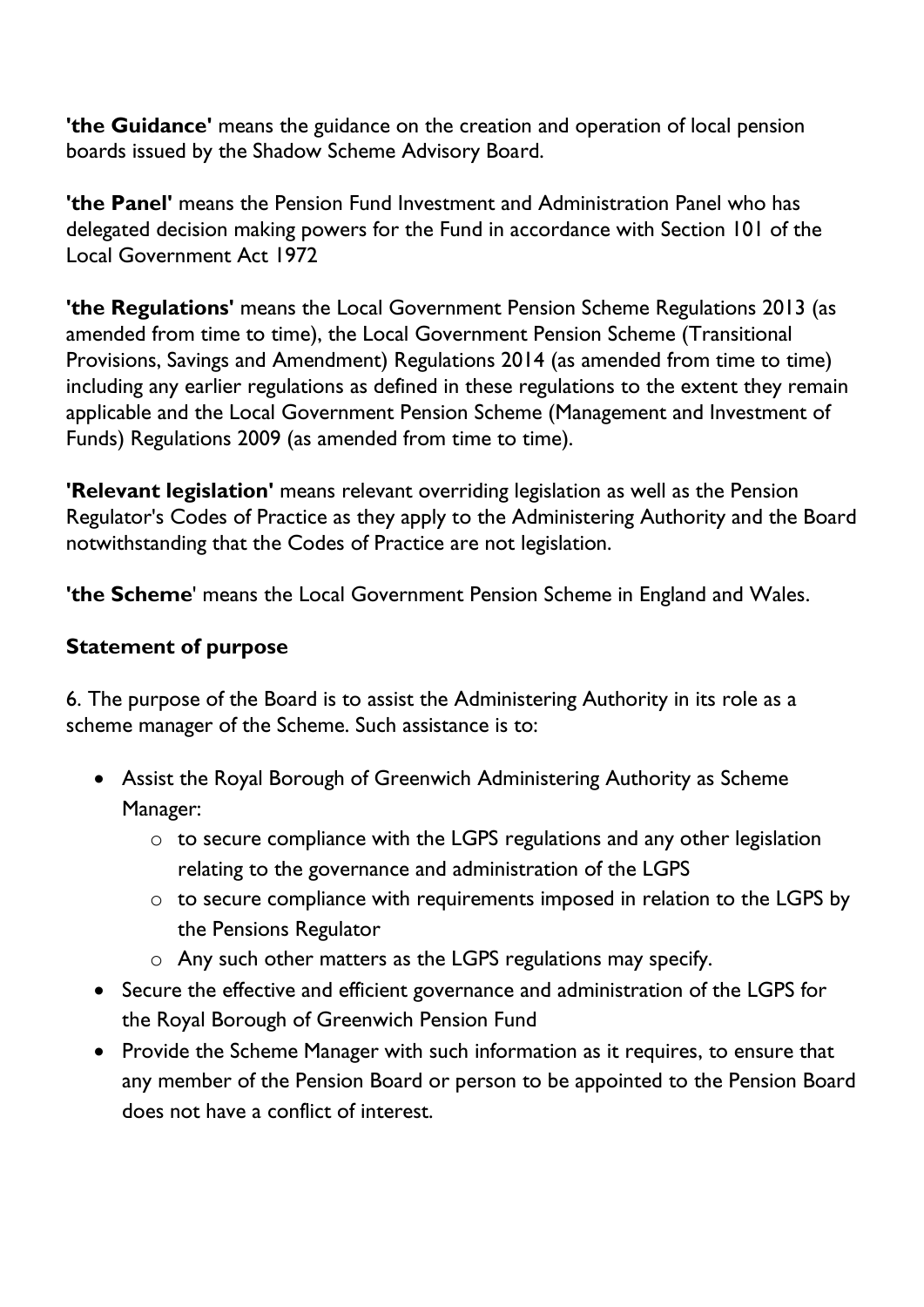### **Duties of the Board**

7. The Board should at all times act in a reasonable manner in the conduct of its purpose. In support of this duty Board members should be subject to and abide by the code of conduct for Board members.

#### **Establishment**

8. The Board is established on 1 April 2015 as approved by the Panel on 16/03/15.

### **Membership**

9. The Board shall consist of four voting members, as follows:

- two member representatives; and
- two employer representatives

10. There shall be an equal number of member and employer representatives.

11. There are no other representatives.

### *Member representatives*

12. Member representatives shall either be scheme members or have capacity to represent scheme members of the Fund.

13. Member representatives should be able to demonstrate their capacity to attend and complete the necessary preparation for meetings and participate in training as required.

14. Substitutes may not be co-opted to join.

15. A total of two member representatives shall be appointed by way of open invitation to the fund membership. Formal interviews will then be held from self-nominated members to select the most appropriate candidate.

### *Employer representatives*

16. Employer representatives shall be office holders or senior employees of employers of the Fund or have experience of representing scheme employers in a similar capacity. No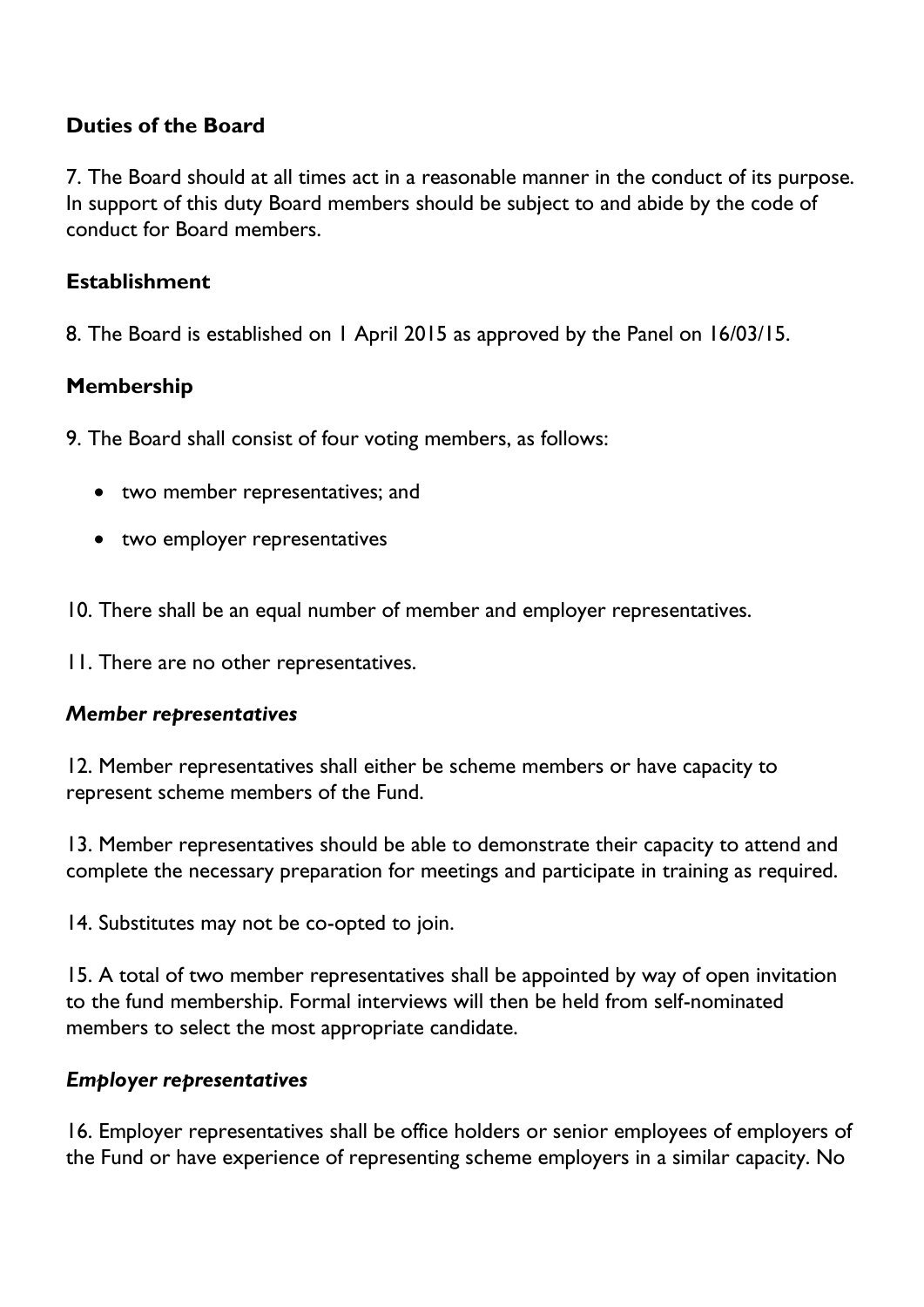officer or elected member of the Administering Authority who is responsible for the discharge of any function of the Administering Authority under the Regulations may serve as a member of the Board.

17. Employer representatives should be able to demonstrate their capacity to attend and complete the necessary preparation for meetings and participate in training as required.

18. Substitutes may not be co-opted to join

19. Nominations shall be sought from the employer(s) representing the majority of the fund membership.

### **Representatives**

20. No other members shall be appointed to the Board.

### **Appointment of chair and vice- chair**

21. A chair and vice- chair shall be appointed for the Board by the Administering Authority*.* The roles will be filled by one member representative and one employer representative.

## **Duties of chair and vice -chair**

22. The chair of the Board:

(a) Shall ensure the Board delivers its purpose as set out in these Terms of Reference, (b) Shall ensure that meetings are productive and effective and that opportunity is

provided for the views of all members to be expressed and considered, and

(c) Shall seek to reach consensus and ensure that decisions are properly put to a vote when it cannot be reached. Instances of a failure to reach a consensus position will be recorded and published.

(d) shall have a casting vote, where appropriate

The vice- chair will deputise for the chair as required, covering the duties stated at 22 above.

### **Notification of appointments**

23. When appointments to the Board have been made the Administering Authority shall publish the name of Board members, the process followed in the appointment together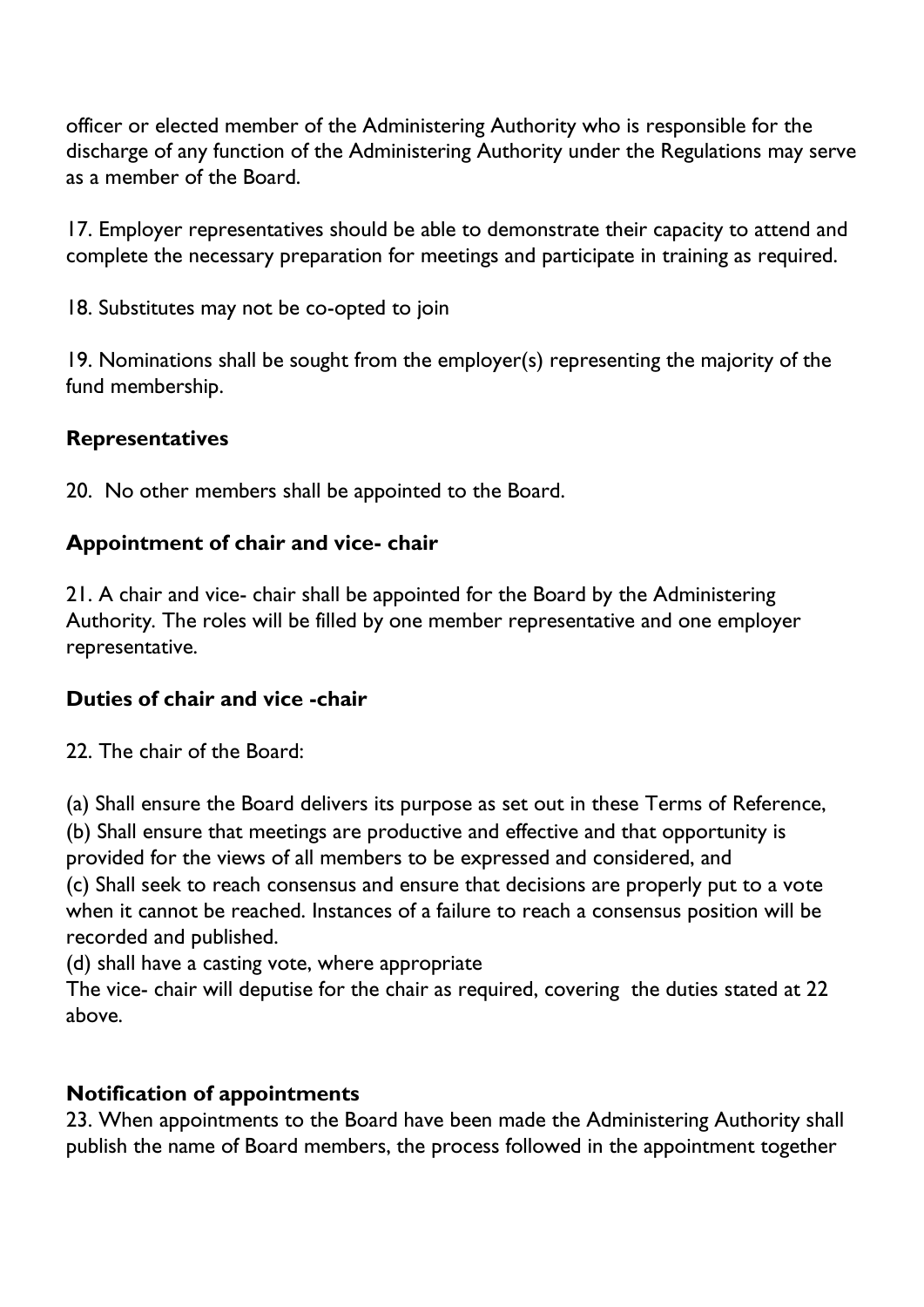with the way in which the appointments support the effective delivery of the purpose of the Board.

# **Terms of Office**

24. The term of office for Board members is to be aligned with the municipal term of the Royal Borough of Greenwich.

25. Extensions to terms of office may be made by the Administering Authority with the agreement of the Board.

26. A Board member may be appointed for further terms of office.

27. Board membership may be terminated by the Administering Authority prior to the end of the term of office due to:

(a) A member representative appointed on the basis of their membership of the scheme no longer being a scheme member in the Fund.

(b) A member representative no longer being a scheme member or a representative of the body on which their appointment relied.

(c) An employer representative no longer holding the office or employment or being a member of the body on which their appointment relied.

(d) A Board member no longer being able to demonstrate to the Royal Borough of Greenwich capacity to attend and prepare for meetings or to participate in required training.

(e) The representative being withdrawn by the nominating body and a replacement identified.

(f) A Board member has a conflict of interest which cannot be managed in accordance with the Board's conflict policy.

(g) A Board member who is an elected member becomes a member of the Panel.

(h) A Board member who is an officer of the Administering Authority becomes

responsible for the discharge of any function of the Administering Authority under the Regulations.

# **Conflicts of interest**

28. All members of the Board must declare to the Administering Authority on appointment and at any such time as their circumstances change, any potential conflict of interest arising as a result of their position on the Board.

29. A conflict of interest is defined as a financial or other interest which is likely to prejudice a person's exercise of functions as a member of the Board. It does not include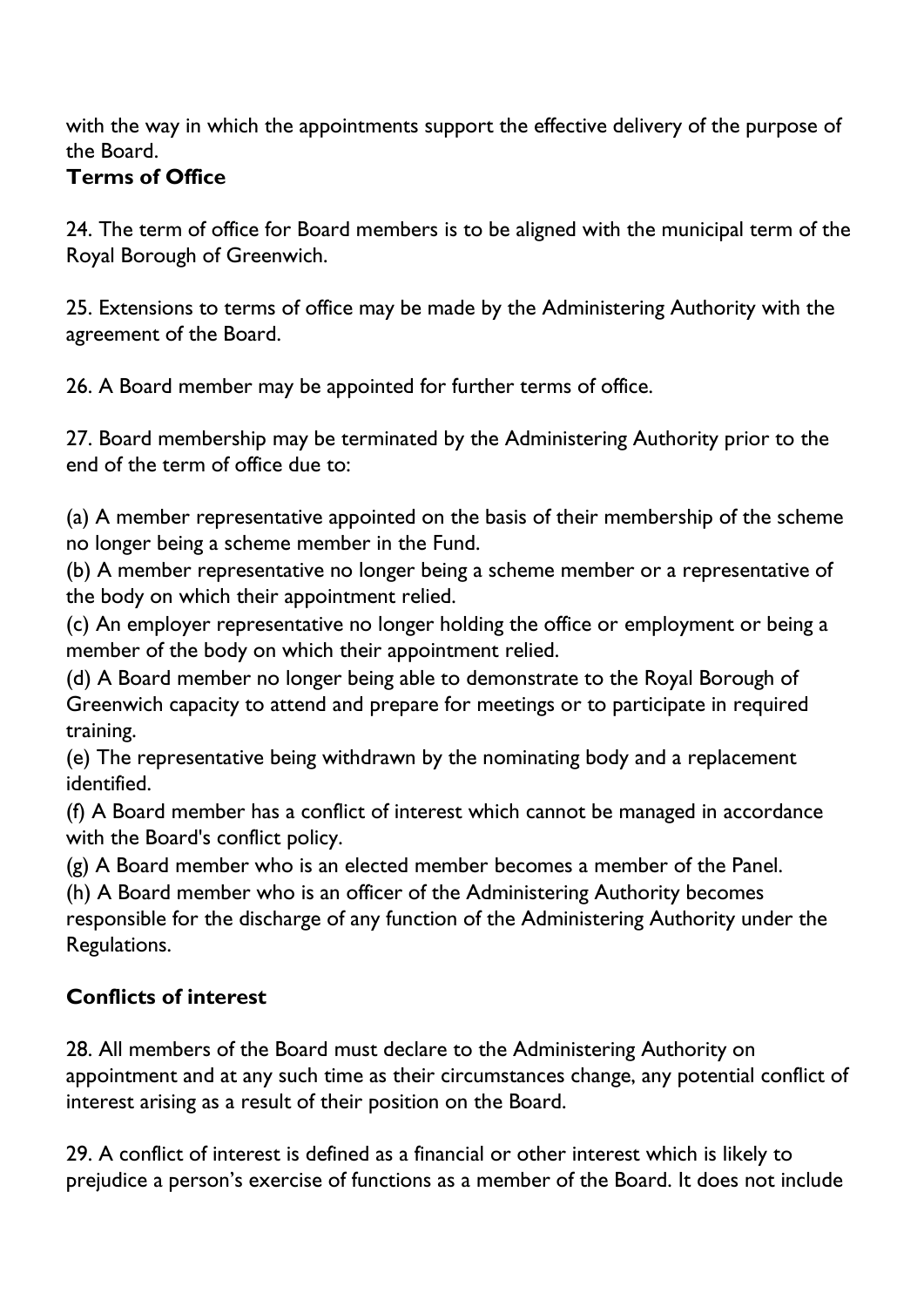a financial or other interest arising merely by virtue of that person being a member of the Scheme.

30. On appointment to the Board and following any subsequent declaration of potential conflict by a Board member, the Administering Authority shall ensure that any potential conflict is effectively managed in line with both the internal procedures of the Board's conflicts policy and the requirements of the Code.

# **Knowledge and understanding (including Training)**

31. Knowledge and understanding must be considered in light of the role of the Board to assist the Administering Authority in line with the requirements outlined in paragraph 6 above. The Board shall establish and maintain a Knowledge and Understanding Policy and Framework to address the knowledge and understanding requirements that apply to Board members under the Act. That policy and framework shall set out the degree of knowledge and understanding required as well as how knowledge and understanding is acquired, reviewed and updated.

32. Board members shall attend and participate in training arranged in order to meet and maintain the requirements set out in the Board's knowledge and understanding policy and framework.

33. Board members shall participate in such personal training needs analysis or other processes that are put in place in order to ensure that they maintain the required level of knowledge and understanding to carry out their role on the Board.

## **Meetings**

34. The Board shall as a minimum, meet two times each year.

35. Meetings shall normally take place at the Town Hall, Woolwich.

36. The chair of the Board with the consent of the Board members may call additional meetings.

## **Quorum**

37. A meeting is only quorate when at least 50% of both member and employer representatives are present.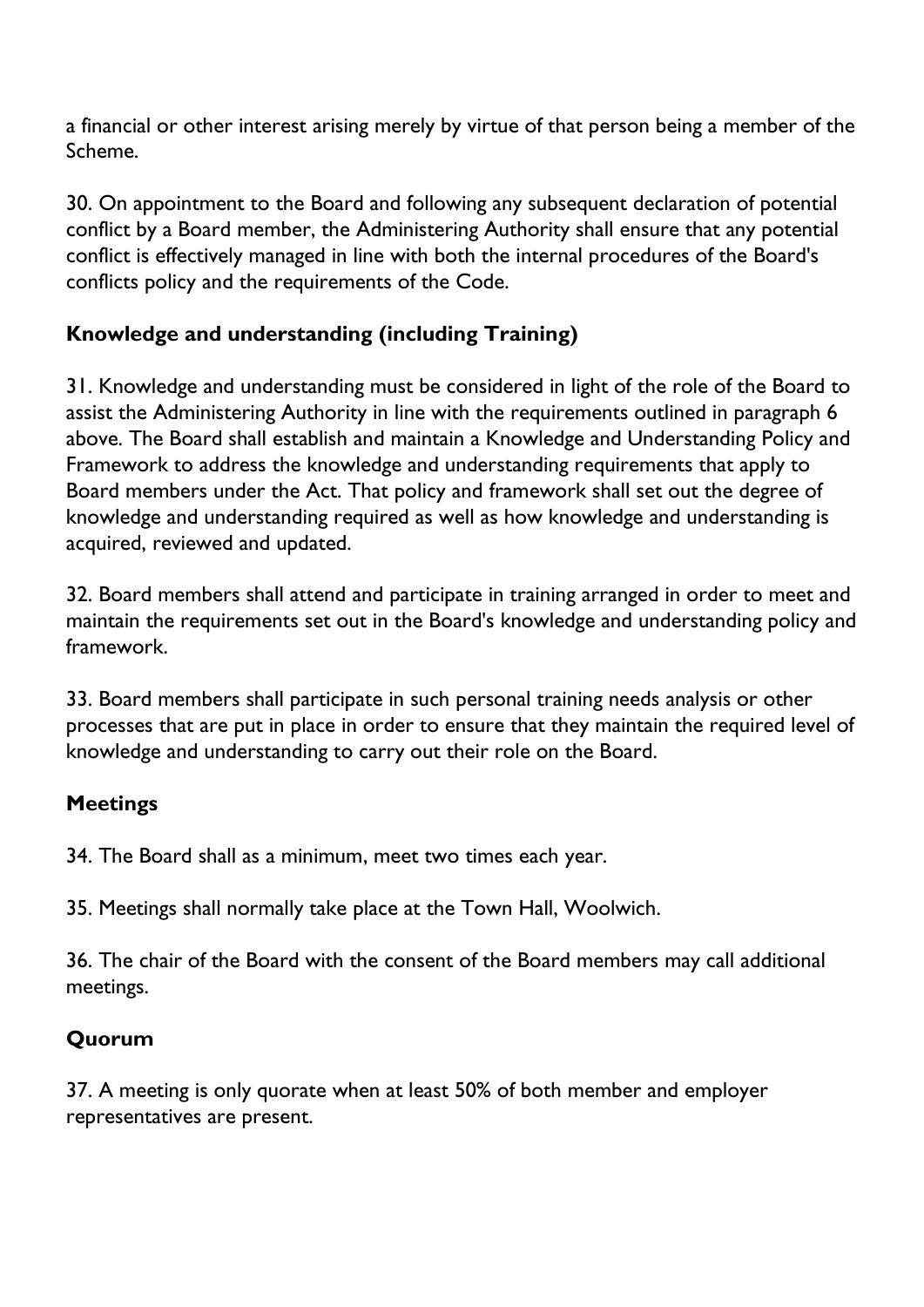38. A meeting that becomes inquorate may continue but any decisions will be nonbinding.

### **Board administration**

39. The Chair shall agree with committee services an agenda prior to each Board meeting.

40. The agenda and supporting papers will be issued in accordance with the Local Government Act 1972 Part VA 100B, (as amended by the Local Authorities (Access to Meetings and Documents) (Period of Notice) (England) Order 2002).

41. Draft minutes of each meeting including all actions and agreements will be recorded and circulated to all Board members after the meeting. These draft minutes will be subject to formal agreement by the Board at their next meeting. Any decisions made by the Board should be noted in the minutes and in addition where the Board was unable to reach a decision such occasions should also be noted in the minutes.

42. The minutes may, with the agreement of the Board, be edited to exclude items on the grounds that they would either involve the likely disclosure of exempt information as specified in Part 1 of Schedule 12A of the Local Government Act 1972, or it being confidential for the purposes of Section 100A(2) of that Act and/or they represent data covered by the Data Protection Act 1998.

43. The Administering Authority shall ensure that Board members meet and maintain the knowledge and understanding as stated in the Board's Knowledge and Understanding Policy and Framework and other guidance or legislation.

44. The Administering Authority shall arrange such advice as is required by the Board, subject to such conditions as are listed in these Terms of Reference for the use of the budget set for the Board.

45. Committee services shall ensure an attendance record is maintained.

46. Committee services shall liaise with the Administering Authority on the requirements of the Board, including advanced notice for officers to attend and arranging dates and times of Board meetings.

### **Public access to Board meetings and information**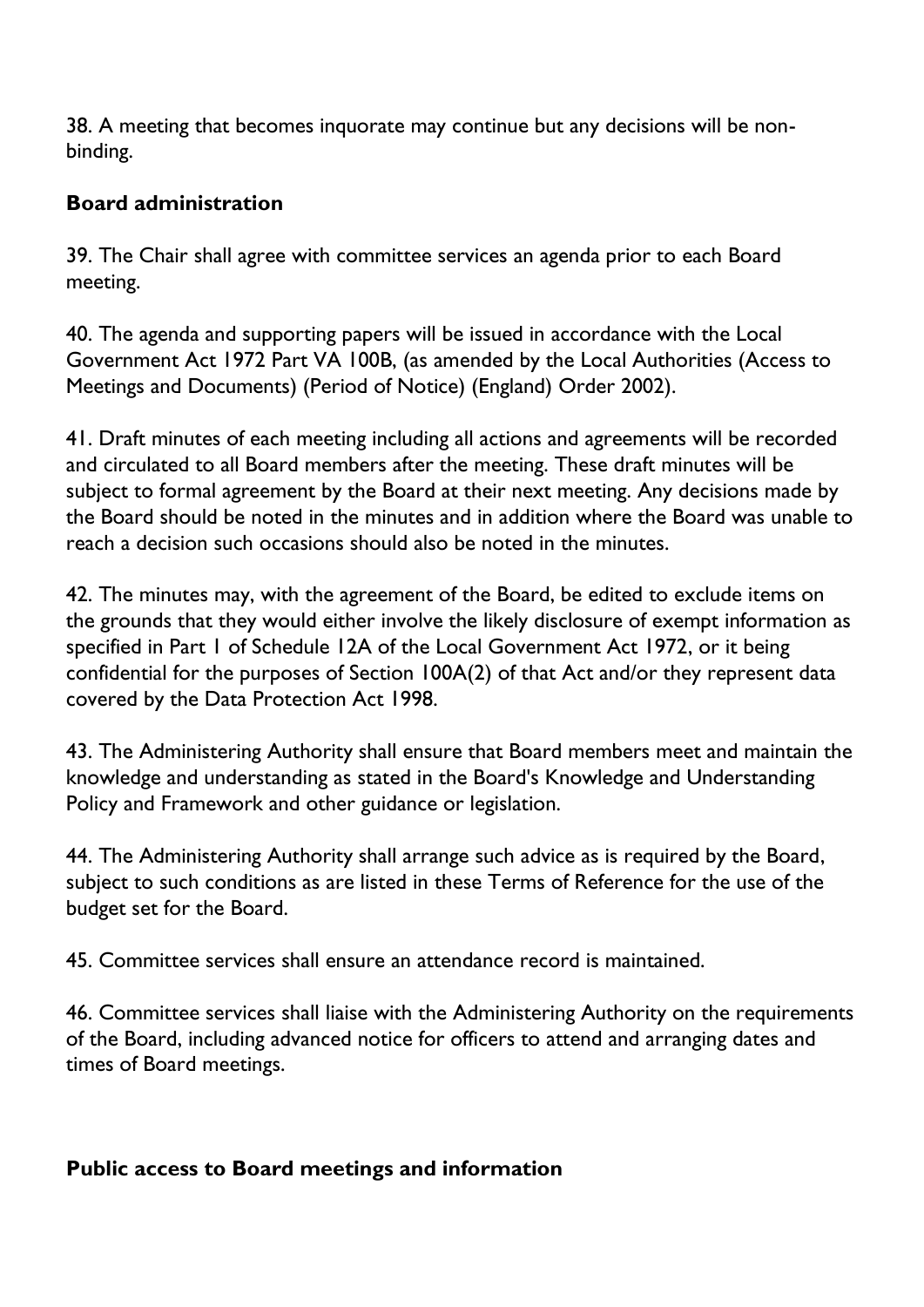47. The Board meetings can be open to the general public (unless there is an exemption under relevant legislation which would preclude part (or all) of the meeting from being open to the general public).

48. The following will be entitled to attend Board meetings in an observer capacity:

- (a) *Members of the Panel,*
- (b) *Any person requested to attend by the Board.*

Any such attendees will be permitted to speak at the discretion of the Chair.

49. In accordance with the Act the Administering Authority shall publish information about the Board to include:

- (a) The names of Board members and their contact details.
- (b) The representation of employers and members on the Board.
- (c) The role of the Board.
- (d) These Terms of Reference.

50. The Administering Authority shall also publish other information about the Board including:

- (a) Agendas and minutes
- (b) Training and attendance logs

(c) An annual report on the work of the Board to be included in the Fund's own annual report.

51. All or some of this information may be published using the following means or other means as considered appropriate from time to time:

- (a) On the Fund's website.
- (b) As part of the Fund's Annual Report.
- (c) As part of the Governance Compliance Statement.

52. Information may be excluded on the grounds that it would either involve the likely disclosure of exempt information as specified in Part 1 of Schedule 12A of the Local Government Act 1972 or it being confidential for the purposes of Section 100A(2) of that Act and/or they represent data covered by the Data Protection Act 1998.

### **Budget**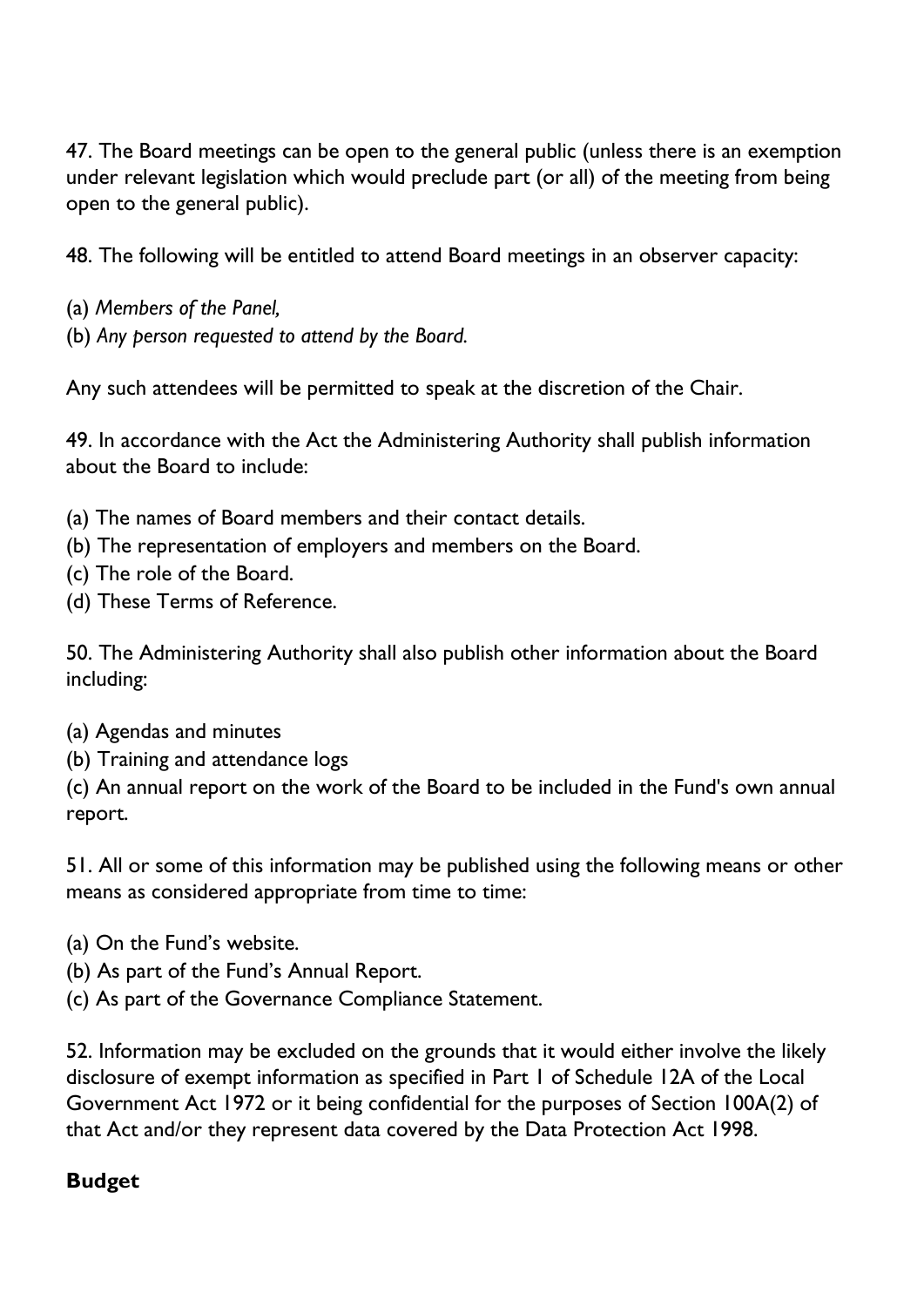53. The Board is to be provided with adequate resources to fulfil its role. In doing so, the budget for the Board will be met from the Fund and determined by the Board seeking approval from the Section 151 officer for any expenditure it wishes to make.

# **Core functions**

54. The first core function of the Board is to assist the Administering Authority in securing compliance with the Regulations, any other legislation relating to the governance and administration of the Scheme, and requirements imposed by the Pensions Regulator in relation to the Scheme. Within this extent of this core function, the Board may determine the areas it wishes to consider.

55. The second core function of the Board is to ensure the effective and efficient governance and administration of the Scheme. To this extent of this core function, the Board may determine the areas it wishes to consider.

56. In support of its core functions the Board may make a request for information to the Panel with regard to any aspect of the Administering Authority's function. Any such request should be reasonably complied with in both scope and timing.

57. In support of its core functions the Board may make recommendations to the Panel which should be considered and a response made to the Board on the outcome within a reasonable period of time.

## **Reporting**

58. The Board should in the first instance, report its requests, recommendations or concerns to the Panel. In support of this any member of the Board may attend a Panel meeting as an observer.

59. The Board should report any concerns over a decision made by the Panel to the Panel subject to the agreement of at least 50% of voting Board members provided that all voting members are present. If not all voting members are present, then the agreement should be of all voting members who are present, where the meeting remains quorate.

60. On receipt of a report, the Panel should, within a reasonable period, consider and respond to the Board.

61. Where the Board is not satisfied with the response received or where the Board is satisfied that there has been a breach of regulation which has been reported to the Panel